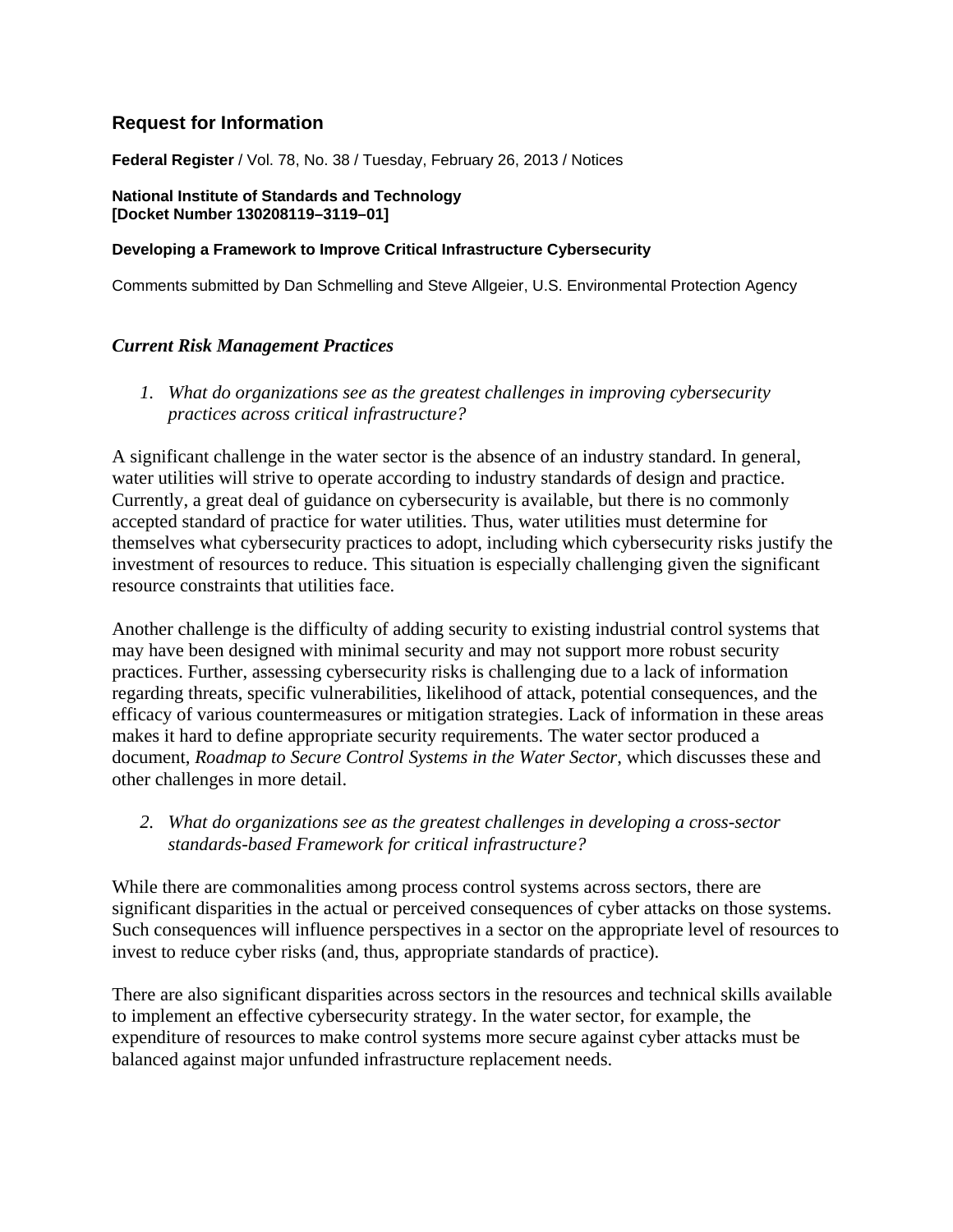*3. Describe your organization's policies and procedures governing risk generally and cybersecurity risk specifically. How does senior management communicate and oversee these policies and procedures?*

The water sector was subject to the Bioterrorism Act of 2002, which required community drinking water systems serving more than 3,300 people to conduct vulnerability assessments [\(http://water.epa.gov/infrastructure/watersecurity/lawsregs/bioterrorismact.cfm\)](http://water.epa.gov/infrastructure/watersecurity/lawsregs/bioterrorismact.cfm). EPA developed guidance for the sector regarding the threats to consider when performing these assessments, which can be found in *Baseline Threat Information for Vulnerability Assessments of Community Water Systems*. This guidance encouraged utilities to consider physical, contamination, and cyber threats, as well as interdependencies among critical infrastructure sectors.

EPA recommends that water utilities manage risk by updating regularly (e.g., every five years or after a major process change) an all-hazards vulnerability assessment. Cyber attacks are a type of threat that should be included in this assessment. The results of the vulnerability assessment should allow resources to be prioritized to reduce the most significant risks. EPA provides tools such as the Vulnerability Self Assessment Tool (VSAT) that utilities may use to conduct these vulnerability assessments.

*5. How do organizations define and assess risk generally and cybersecurity risk specifically?*

The water sector uses the DHS definition of risk as the product of threat\*vulnerability\*consequence. Water sector risk assessment tools, such as VSAT noted above, assess risk by analyzing each threat paired with each applicable asset. Cybersecurity risks should be assessed as a type of threat in this process.

*7. What standards, guidelines, best practices, and tools are organizations using to understand, measure, and manage risk at the management, operational, and technical levels?*

The water sector has a risk assessment standard, *J100 RAMCAP Standard for Risk and Resilience Management of Water and Wastewater Systems*. This standard includes cyber attacks as a potential threat (insider and outsider cyber attacks for process sabotage, diversion, or theft). A number of risk assessment tools are being developed or enhanced to comply with this standard. In addition, water utilities may use additional tools for specific risk areas, such as CSET or CS2SAT for assessing cyber risks.

*8. What are the current regulatory and regulatory reporting requirements in the United States (e.g. local, state, national, and other) for organizations relating to cybersecurity?*

Cybersecurity in the water sector is not regulated, and there are no reporting requirements associated with it.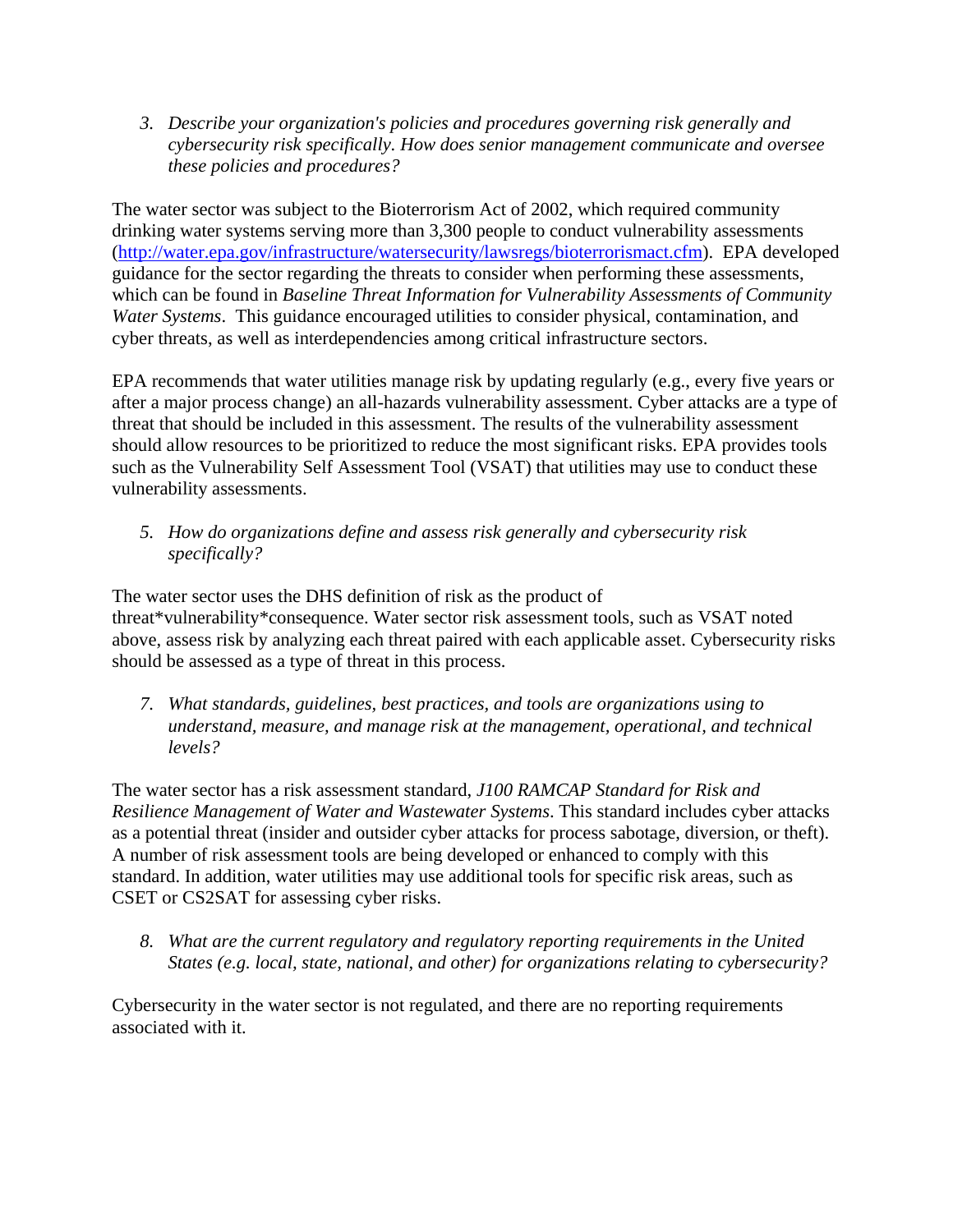*9. What organizational critical assets are interdependent upon other critical physical and information infrastructures, including telecommunications, energy, financial services, water, and transportation sectors?*

The water sector has significant interdependencies with other sectors. Specifically, the water sector is dependent upon the energy, transportation, communications, and chemical sectors. Furthermore, the following sectors are dependent on the water sector for their operations: critical manufacturing, energy, food and agriculture, and healthcare and public health.

*12. What role(s) do or should national/international standards and organizations that develop national/international standards play in critical infrastructure cybersecurity conformity assessment?*

As noted under question 1, a significant challenge to improving cybersecurity practices across the water sector is the absence of a standard of practice. The development of a national standard for cybersecurity in the water sector would set an important goal that water utilities would strive to meet.

# *Use of Frameworks, Standards, Guidelines, and Best Practices*

*7. When using an existing framework, should there be a related sector-specific standards development process or voluntary program?*

Yes. Due to disparities in risks, challenges, and resources to implement cybersecurity across sectors, there should be sector-specific standards. In addition, a sector-specific voluntary program could significantly increase the degree to which a sector adopts a cyber security standard. Such a program should focus on awareness, risks, benefits, and training on implementation.

*8. What can the role of sector-specific agencies and related sector coordinating councils be in developing and promoting the use of these approaches?*

Sector coordinating councils, including the sector-specific agency, should play a lead role both in developing a sector-specific cyber security standard and carrying out a voluntary program to promote the use of it. In the water sector, for example, the sector coordinating council has already assessed risks, challenges, potential solutions, and goals related to cyber security in the document *Roadmap to Secure Control Systems in the Water Sector*. This effort puts the sector coordinating council in a knowledgeable position to adapt a general standard into specific guidelines that will meet the needs of the sector. Further, members of the sector coordinating council have the contacts and credibility to promote effectively the use of a cybersecurity standard within a sector.